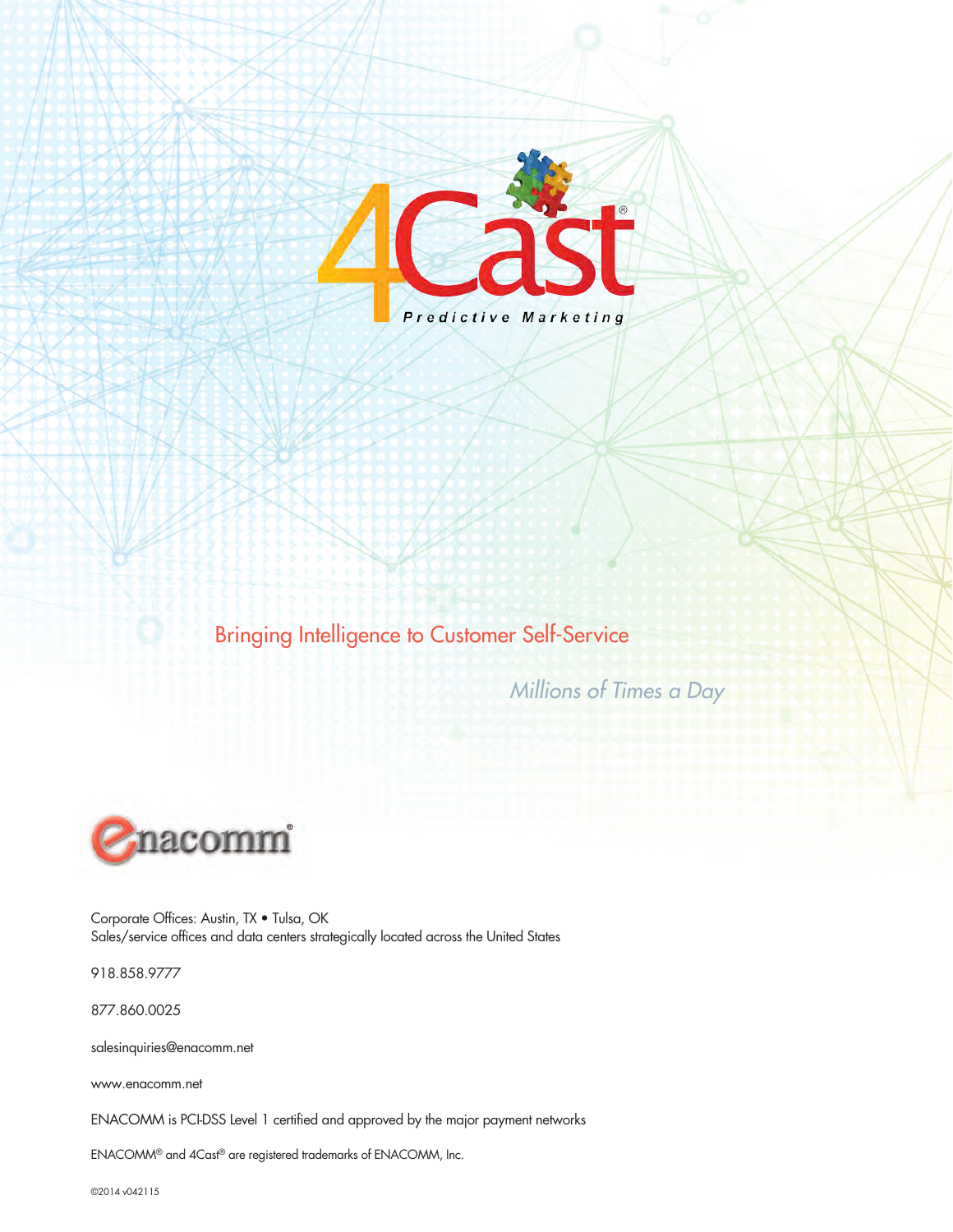

edictive Marketing

Millions of Times a Day

929 000a 5500 dna

 $18778600025$ 

Bringing Intelligence to Customer Self-Service

Bringing Intelligence to Customer Self-Service

**IKKAN** 



П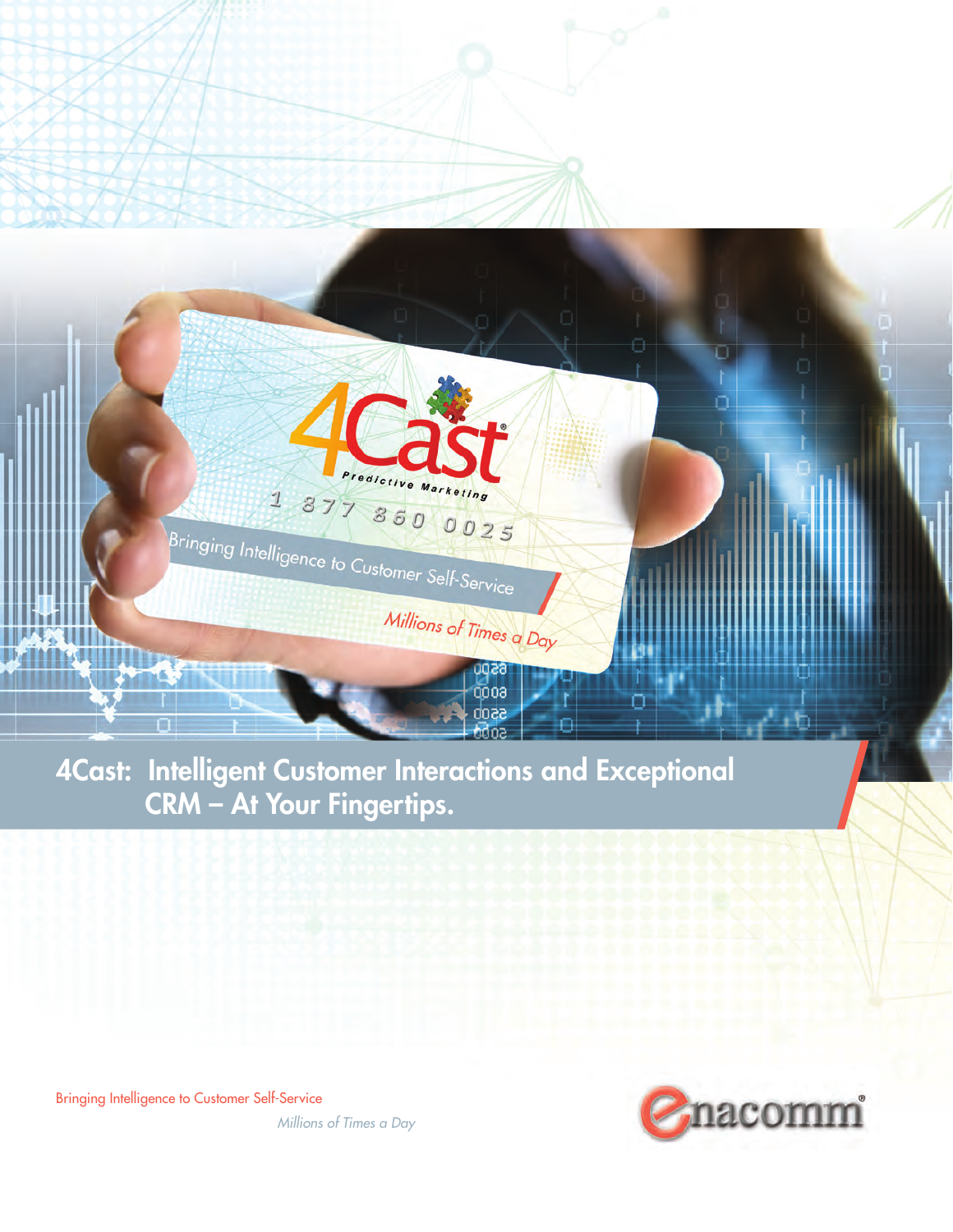# Know your customers. Increase your sales.

#### PROVIDE AN EXCEPTIONAL CUSTOMER EXPERIENCE WITH 4CAST - USING ANY COMMUNICATION CHANNEL.

Prepaid organizations that truly know and understand their customers' behavior increase retention and successfully cross-sell products and services — all while reducing customer service costs.

Collecting "big data" and using traditional CRM techniques may help prepaid organizations obtain a "snapshot" of their customers, but that's not nearly enough. 4Cast provides a full panoramic view of every customer. Plus, 4Cast uses that data to proactively and intelligently interact with each customer – in real time – using any communication channel.

In addition to the demographics and account information you would expect, 4Cast tracks each customer's behavior. Using this information, 4Cast anticipates the customer's needs and predicts future behavior – in real-time.

## 4CAST DYNAMICALLY INTERACTS WITH YOUR CUSTOMER IN REAL-TIME.

When customers interact with your organization via phone, mobile, web or SMS text, 4Cast knows everything about them by the time they have connected. This allows customers to interact with intelligent self-service methods – reducing your customer service costs and enhancing their self-service experience.

After checking hundreds of data points and dozens of policies and rules, 4Cast anticipates each customer's needs and responds with intelligent interactions. Then, 4Cast actively cross-sells the appropriate products and services.



And, it all takes place in milliseconds.

#### 4CAST:

- Knows each customer's account types, account tenure and history
- Understands how often each account is accessed or not accessed
- Computes high, low and average balances for each account
- Calculates and records transaction amounts for each customer based on current values as well as rolling averages
- Identifies transaction types, differentiating among ATM, retail, and transfer activities
- Records and reacts to the number and types of each customer's digital log-ins
- Applies sophisticated interactive policies and rules using hundreds of additional data points — in real-time